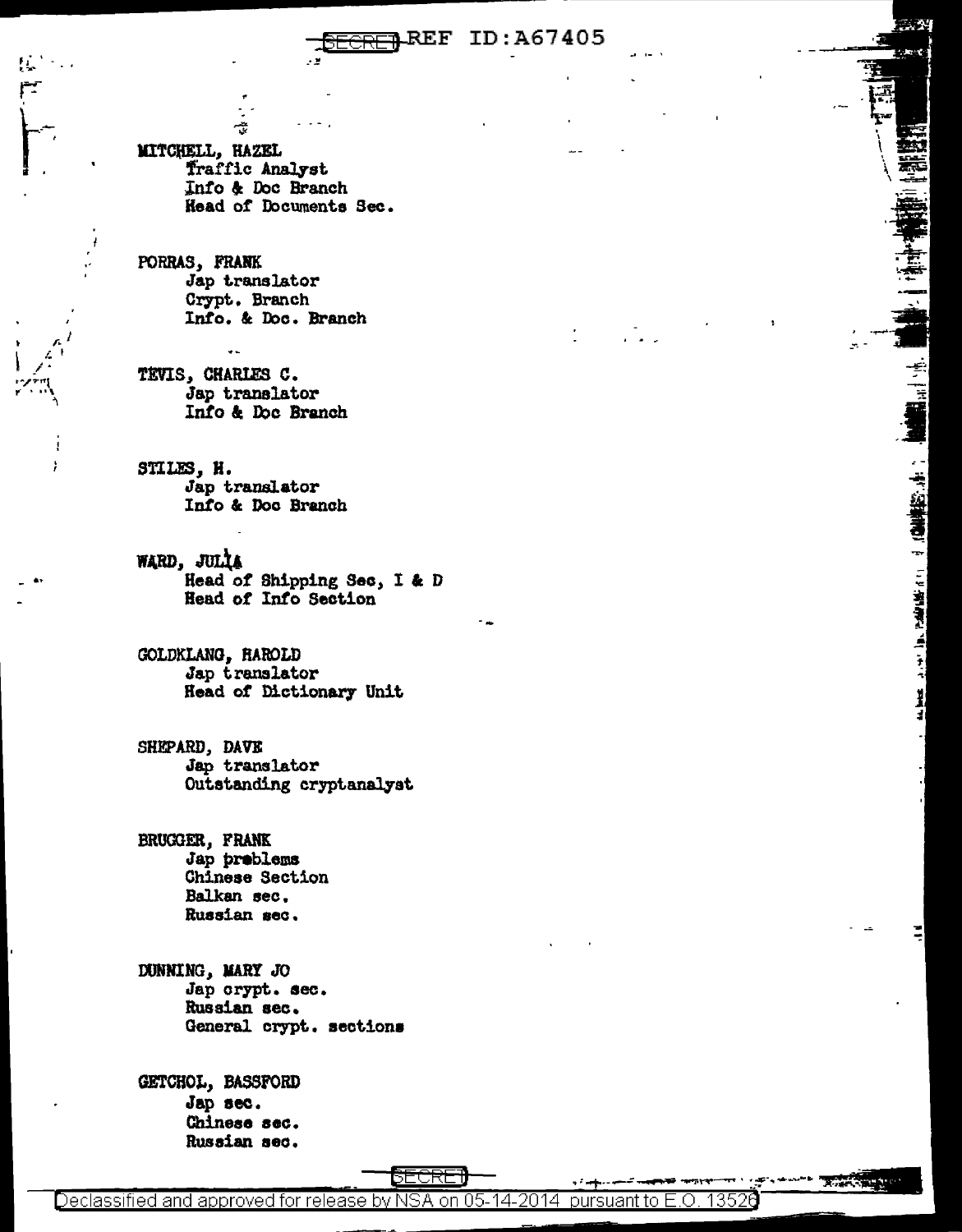## **REF ID:A67405**

THE FOLLOWING PERSONNEL HAVE ROTATED WITHIN AS-90 SOMMERS, GORDON W. Traslater during the war Exeutive officer, Crypt Branch Ass. Chief, I & D Branch Exeutive Officer, AS-90 SHERWOOD, JAMES M. Tranlator during the war Membr of the Crypt Branch, AS-93 Chemst, AS-90 BUFFHAM, ENSON K. Member of Cryptanalytic Branch Member of AS-93 Asst. Chief of AS-93 BIGLER, SHIRLEY S. Rotated through various sections AS-93, namely, Chinese, Balkan languages CHEKOWAY, ABRAHAM Member of the Balkan language T/A section Liaison officer of Balkan T/A section  $EO 3.3(h)(2)$ FISHEL, EDWIN C PL 86-36/50 USC 3605 Member of T/A sections during the war Member of the ASA Staff Member of the ASA Balkan T/A section HARRINGTON, ANNE P. Member of the  $\Gamma$ Member of the Balkan Section MURPHY, JOHN DONALD Jap translator during the war Member of various sections 93 NICKLES, VICTORIA Member of various machine problems during the war



(高層)

וי∭אן <sup>ו</sup>י∴י

Greek translator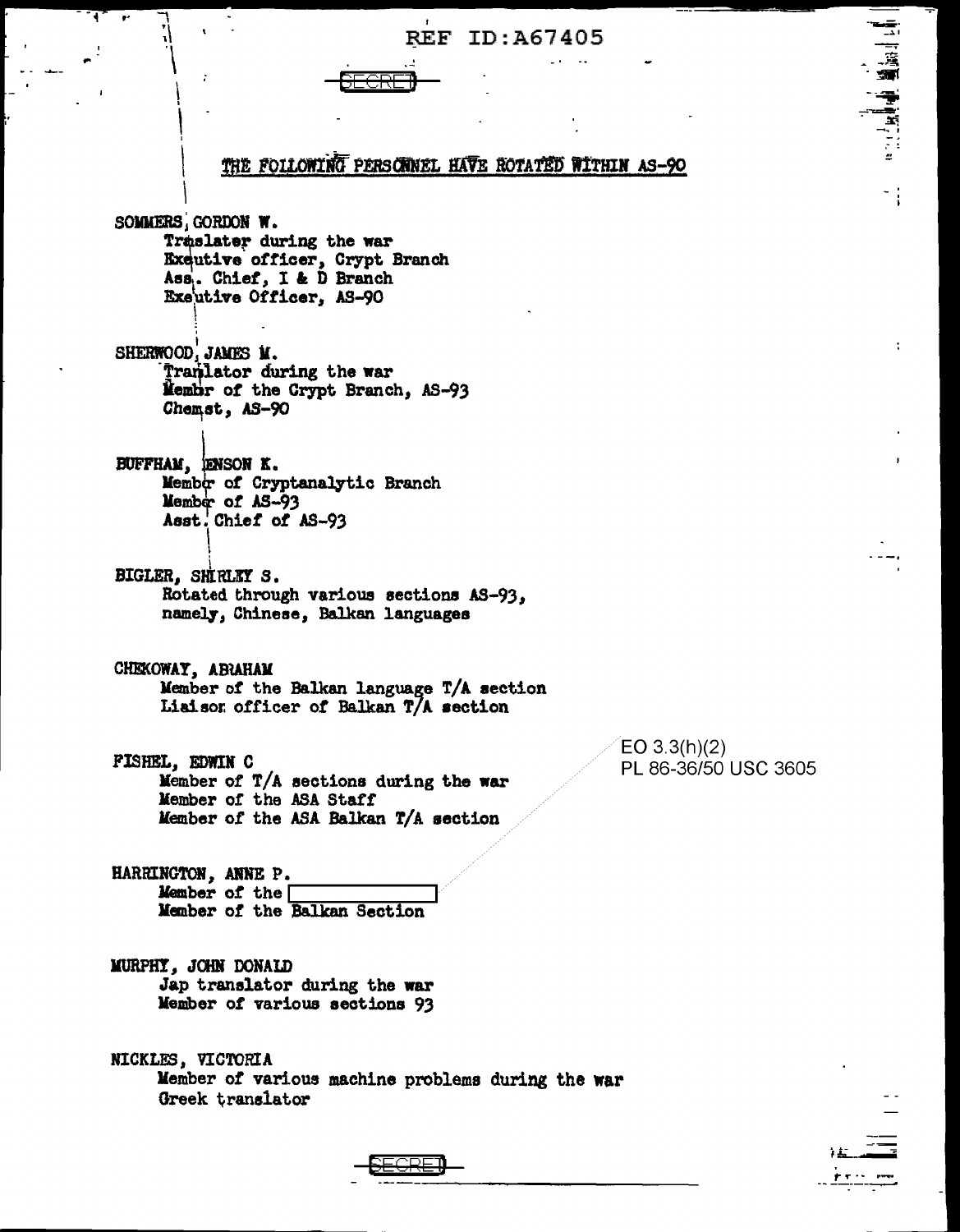# **REF ID: A67405**

 $EO 3.3(h)(2)$ PL 86-36/50 USC 3605

HURLEY, GEORGE

general crypt. sections

KOERNER, GEORGE

Member of Staff Member of AS-90 Member of Russian T/A secs.

PETERSON, JOSEPH F. Jap sec. General crypt. problems

SIEGEL, HELEN D. Miscl. cryptanalytic problems

COOLEY, VERNON Jap problems Crypt. problems

GERHARDT, CHARLES Jap Sec. Chinese Sec. Russian Sec.

GRIFFIM, FRED Jap secs.

Liaison *kinism* officer to British AS-90, front office

MARSTON, DALE Various crypt. problems Member of Research and Dev. Div. Chief of the technical consultants branch Liaison man to the British ĺ

REIMERS, PAUL,<br>Security Division<br>HUBIT Technical Consultants Branch

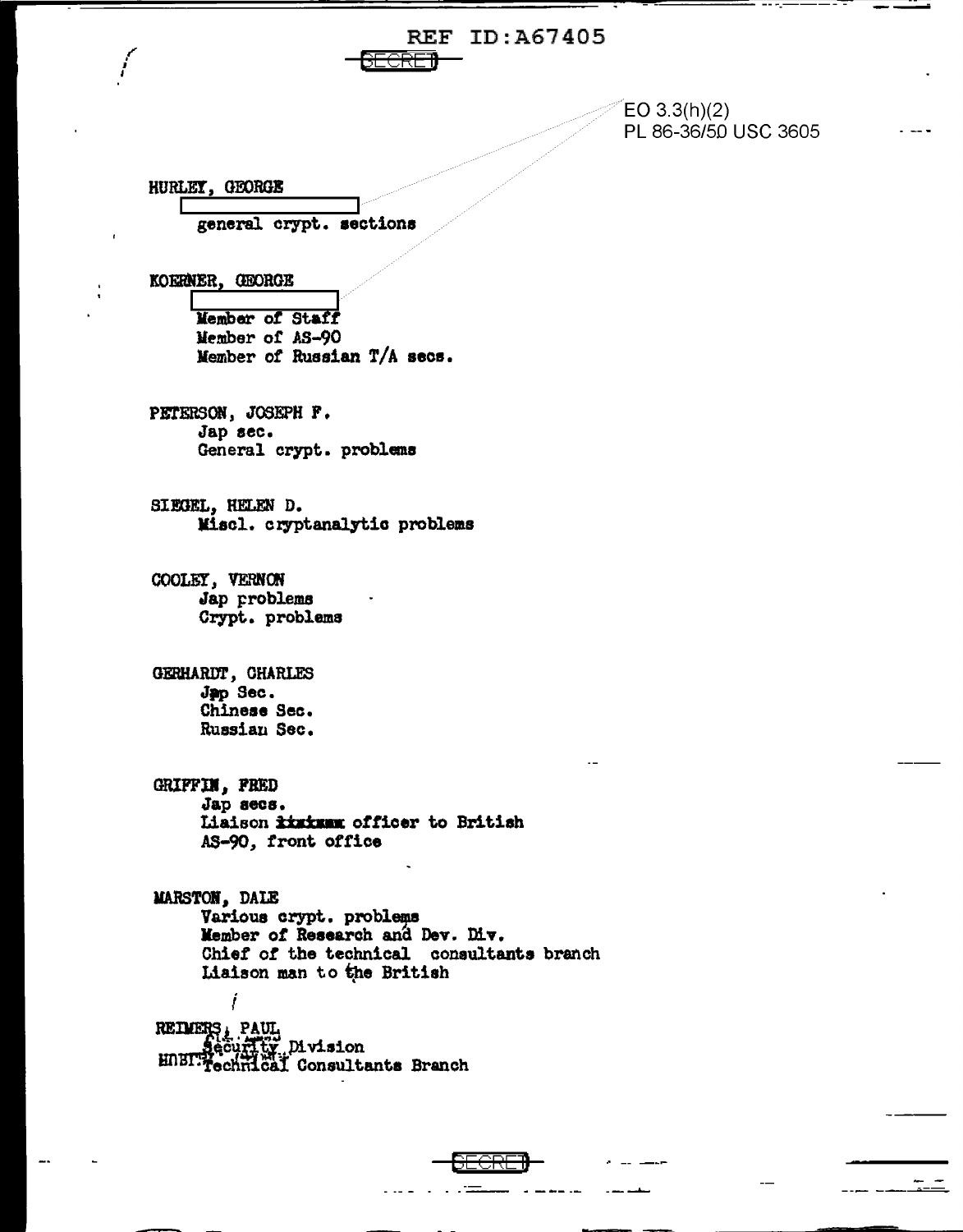### **REF ID: A67405** <del>SECRET</del>I

SEIDENGLANZ, LEONARD Member of the Jap Crypt section during the war. Also member of the Present member of the Balkan section

STEPHENS, ELIZABETH Member of the Jap Cryptanalytic section during the war. Member of the Chinese section Member of the Russian section

UILMAN, GERTRUDE Cryptanalytic section Recorder's section Back to Cryptanalytic section

 $EO 3.3(h)(2)$ PL 86-36/50 USC 3605

ZOGO, ELMER Jap translator Greek translator

 $\omega = \omega$  .

**Extent** 

 $\begin{array}{c}\n\bullet \\
\bullet \\
\bullet\n\end{array}$ 

BROWNELL, ELIZABETH Trends Research Section Balkan Section a salar

 $\overline{\phantom{a}}$  $\frac{1}{2}$ COLLINS, MAURICE Jap Diplomatic Section Machine Cipher

 $\tau_{\rm m}$ 

MITCHELL, MADISON  $T/A$  section Intercept & Control Section

KLITZKE, CARL

**Head of Balkan** Section

LEGALLEY, CHARLES Jap Section **Near East Section** 

AZAR, EMANUEL Jap translator **Near East section** 

**FAUST, RICHARD** Jap Section Chinese section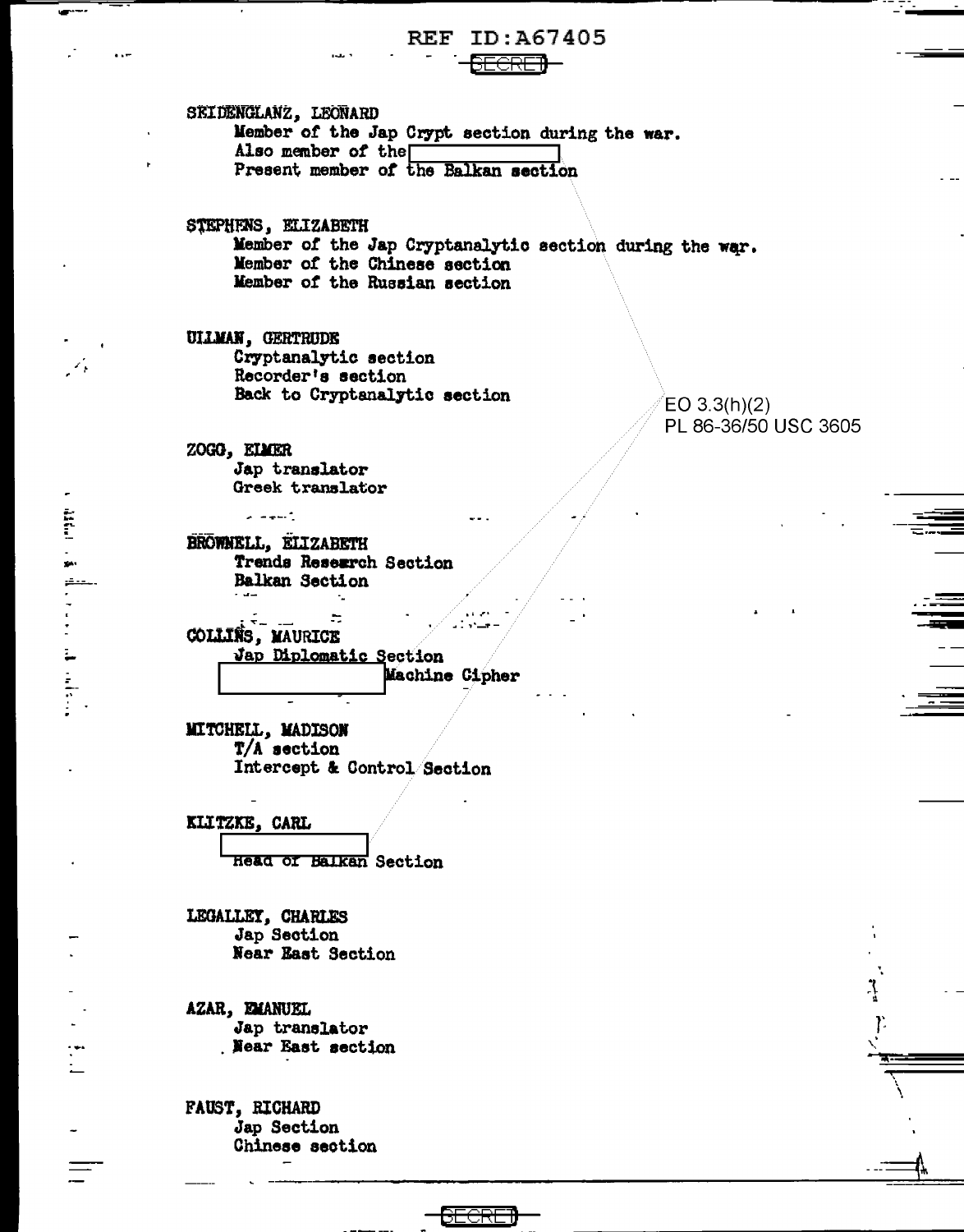#### **REF ID: A67405**

ZASIOW, MILTON Jap Section Chinese Section

Ÿ  $\chi^2$ 

> HARRISON, WOODROW R. Jap Section Head of Romance Language Sec.

HALL, SAMUEL **Jap Section** Romance Language Sec.

WEIDMAN, ROBERT Jap Section Romance Language Section

BEVANS, CALEB Various Cryptanalytic Sections Head of the Romance Lang. Sec.

**BOARDMAN, Norman** Intercept and Control Liaison man to the British

PATTON, PHILLIP Member of the T/A sections Intercept & Control British Liaison Officer Intercept & Control

PORTER, GEORGE A. Message Center Asst. head of Intercept & Control Branch

BROWN, HOLLIS Supply Officer Budget officer, Intercept & Control

LARKIN, JOHN J. Info & Doc Branch Liaison man to ID Executive Officer, AS-90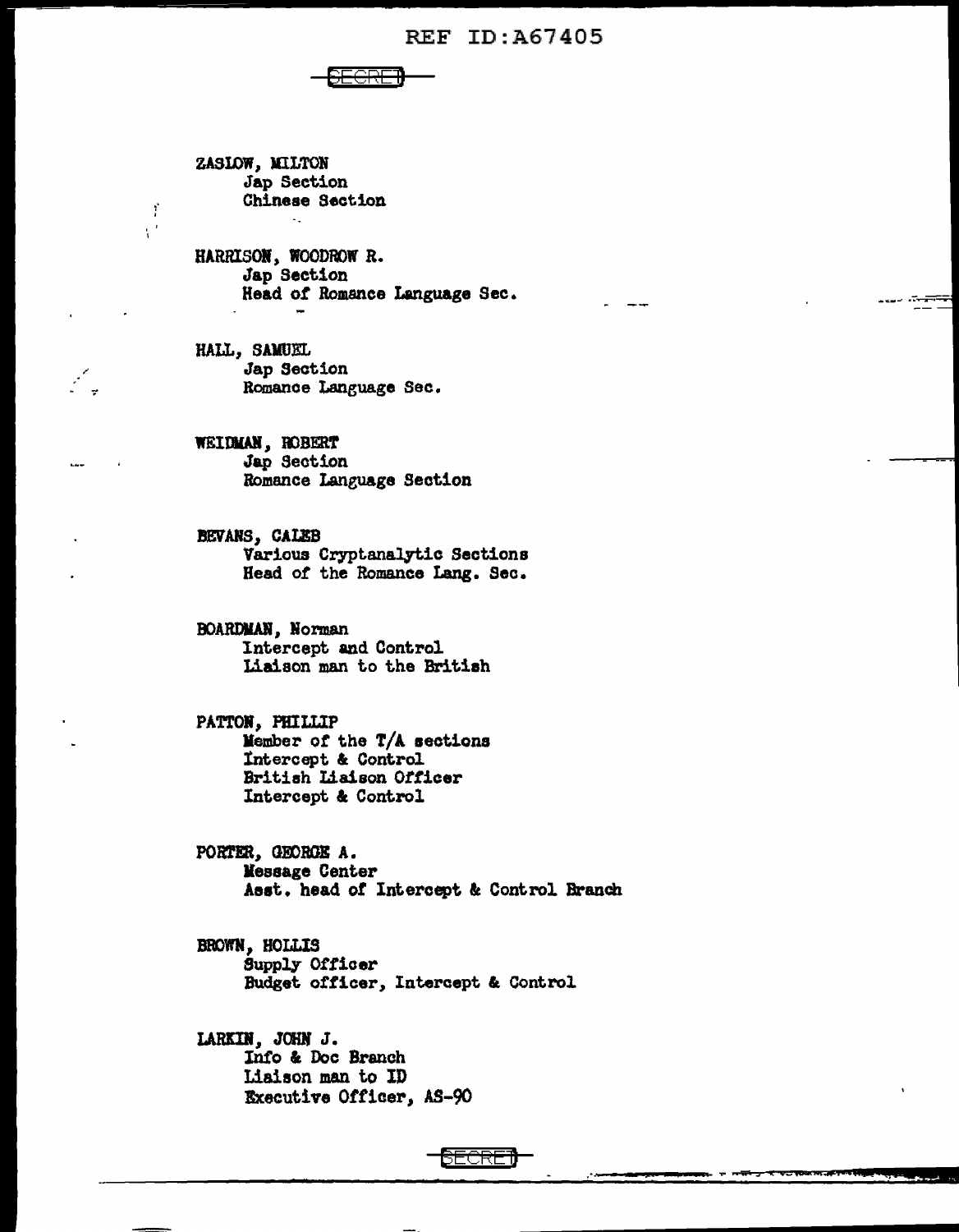÷.  $\overline{\text{cm}}$ HERBERT L. CONLEY 1. Japanese Traffic Analyst 2. Russian Traffic Analyst 3. Liaison Officer to the British 4. Traffic Analysis Consultant THOMAS O'BRIEN  $1.$ 2. Russian Section 3. Liaison Officer to Intelligence Division 4. Executive Officer - Russian Section WILLIS RYAN 1. Japanese Intercept 2. Intercept and Control 3. Russian Section<br>4. Security Division VIRGINIA ALEXANDER 1. Japanese Sections<br>2. Russian Section **GEORGE BAILEY** 1. Japanese Section 2. Russian Section **CARRIE BERRY** 1. Japanese Section 2. Russian Section **JAMES BUNTING** ı,  $\overline{2}$ . 3. Russian Section ANN CARACRISTI 1. Japanese Section 2. Chinese Section **3. Russian Section** RUTH JACHE  $1<sub>1</sub>$ 2. Russian Section BETTY LESTER  $1 -$ 

2. Russian Traffic Analyst

<del>)ECRE1</del>

3. Russian Cryptanalyst

 $EO 3.3(h)(2)$ PL 86-36/50 USC 3605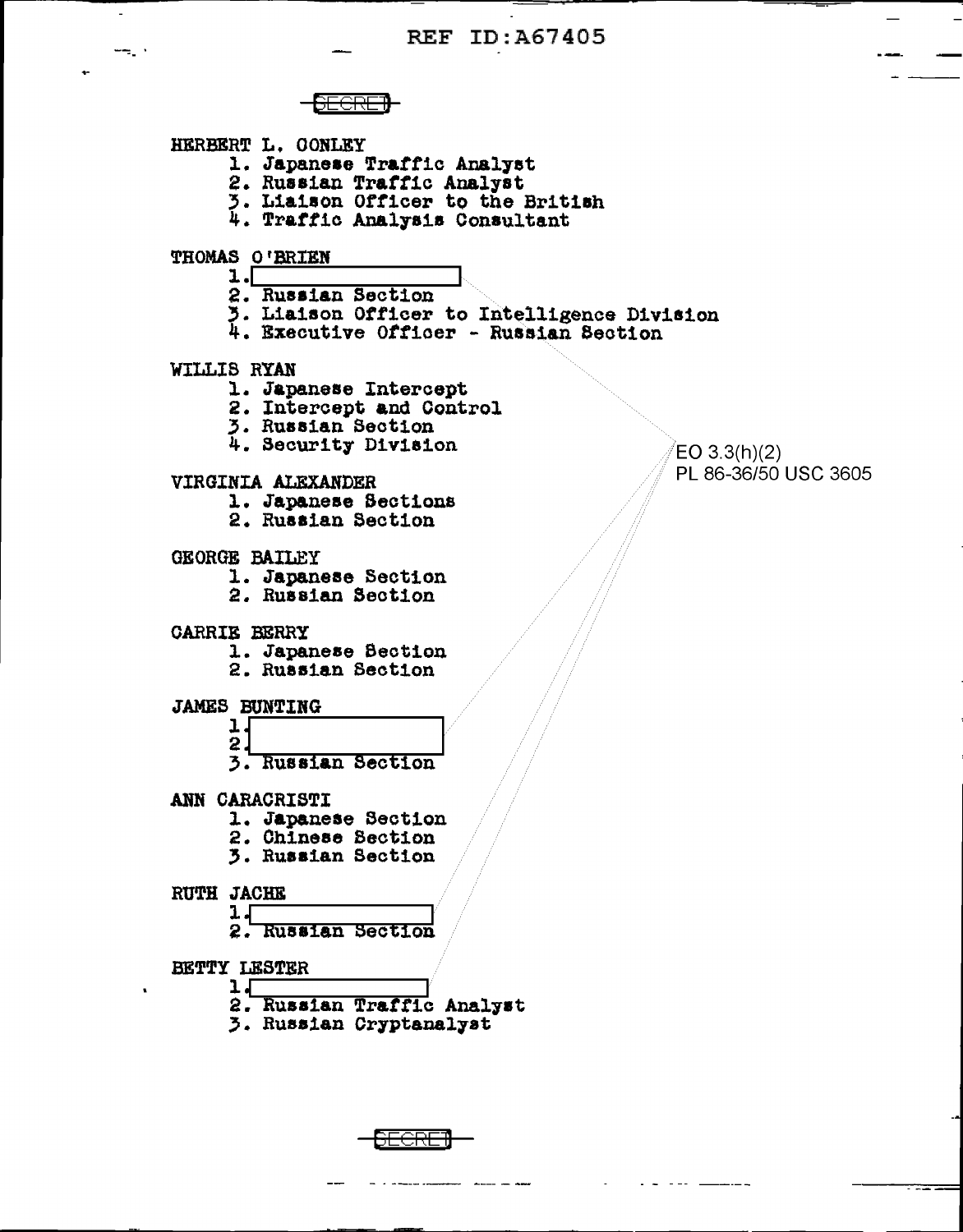**REF ID: A67405** 



GEORGE MORRIS  $1 +$ 2. Russian Section WILMA BERRYMAN 1. Japanese Section 2. Chinewe Section 3. Russian Section PAUL DERTHICK 1. Japanese Section 2. Russian Section MEREDITH GARDNER 1. Japanese Problem 2. Japanese Translator 3. Russian Problem **ARTHUR LEWIS** 1. Japanese Section  $2 \cdot$ 3. Russian Section WILLIAM LUTWINIAK  $\mathbf{1} \cdot \mathbf{L}$ 2. Japanese Section 3. Russian Section BURTON PHILLIPS 1. Japanese Section 2. Romance Language 3. Machine Problem 4. Russian Section THOMAS WAGGONER  $1\square$ 2. Russian Section **EDWARD CHRISTOPHER**  $/1.$  Japanese Section 2. Liaison to British 3. Russian Section JAMES R. NIELSON  $1 2^{\prime}$ . Romance Language Problem 3. Russian Translator <del>ICRE</del>

 $EO 3.3(h)(2)$ PL 86-36/50 USC 3605 ÷,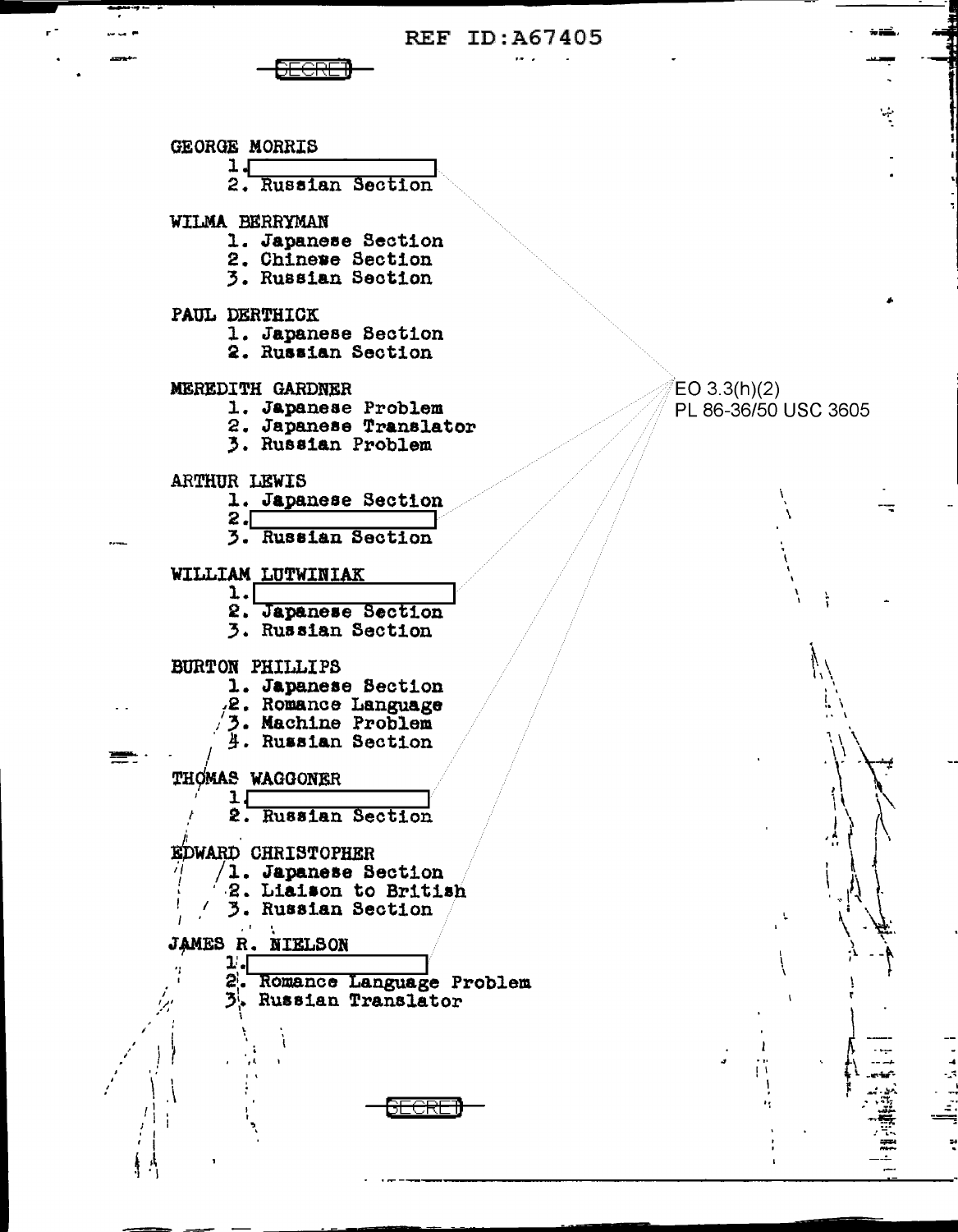SELMER NORLAND 1. 2. Russian Problem GEORGE REDDICK  $EO 3.3(h)(2)$ 1. Japanese Translator PL 86-36/50 USC 3605 2. Chinese Translator 3. Russian Translator WILLIAM G. SCOTT  $1. \Box$ 2. Romance Language Translator **3. Russian Translator** WILLIAM W. WEISBAND 1. Liaison Officer  $2<sub>1</sub>$ 3. Russian Problem PAUL GERHARD 1. Japanese Translator 2. Chinese Translator 3. Russian Translator **JAMES K. LIVELY** 1. Information and Documents Branch  $2\sqrt{ }$ 3. Russian Translator HENRY SAUERWEIN 1. Romance Language Section 2. Japanese Section 3<br>4. Russian Section NORMAN WILD 1. Japanese Section 2. Chinese Section 3. Russian Section

<del>– BECRE</del>

्रस्थ∔ संस्**य**ा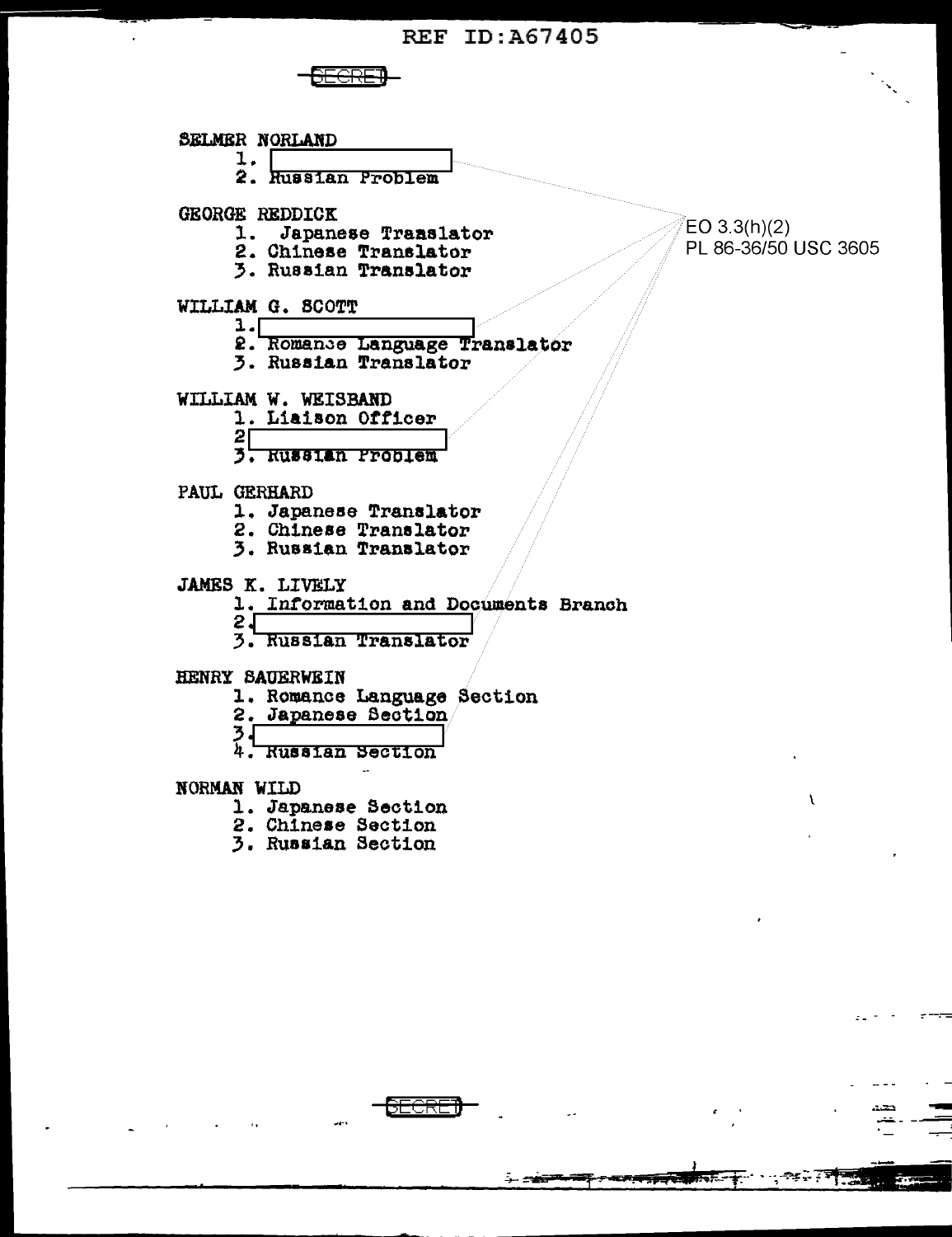# **REF ID: A67405** <del>ECRE¶</del>

/EO 3.3(h)(2)<br>|PL 86-36/50 USC 3605

- 453  $-$ 

.,

|         | Oliver Kirby      | 1.   | Machine Problem                                                          |
|---------|-------------------|------|--------------------------------------------------------------------------|
|         |                   | 2.   | Head Russian Section                                                     |
|         | Maurice H. Klein  | ı.   | Japanese Army Section.                                                   |
|         |                   |      | $\overline{\mathcal{W}}$ $\overline{\mathcal{W}}$ Section<br>2. Japanese |
|         |                   | 3.   | Executive Cfficer Crypt. Branch<br>4. Ass't. Chief Crypt. Branch         |
| SC 3605 |                   |      | 5. Chief Information and Documents Section                               |
|         |                   | 6. . | Ass't. Chief/Operations Division                                         |
|         | Jacob Gurin       | 1.   | Japanese Translator, Russian Translator,<br>Head Paain Text Unit.        |
|         | David Kinney      | 1.   | Traffic Problem,<br>Japanese Problem.<br>Russian Section.                |
|         | Walter Sharp      | 1.   | Russian Section, IBM                                                     |
|         | Doris Valley      |      | Japanese and Russian Section                                             |
|         | Alfred Hosse      |      | and Russian Section                                                      |
|         | Cocil Porter      |      | $\left  \frac{T}{A} \right $ Crypt. Remance and Russian                  |
|         | Donald Borrmann   |      | Japanese $T/A$ and Russian $T/A$                                         |
|         | John Connelly     |      | Japanese $T/A$ Chinese $T/A$ and Russian $T/A$                           |
|         | Dorcthy Gollinger |      | Japanese, Chinese and Russian Section                                    |
|         | Paul Young        |      | T/A and Irtercept. Russian Sect                                          |
|         | Theodore Squire   |      | Japanese $T/A$ and Russian $T/A$                                         |
|         | Loren Phelps      |      | Problem Japanese $T/A$<br>Japanese                                       |
|         | James Leahy       |      | and Russian Section                                                      |

EO 3.3(h)(2)<br>PL 86-36/50 US

 $\ddot{\phantom{a}}$ 

<del>SECRET</del>

 $\frac{1}{2}$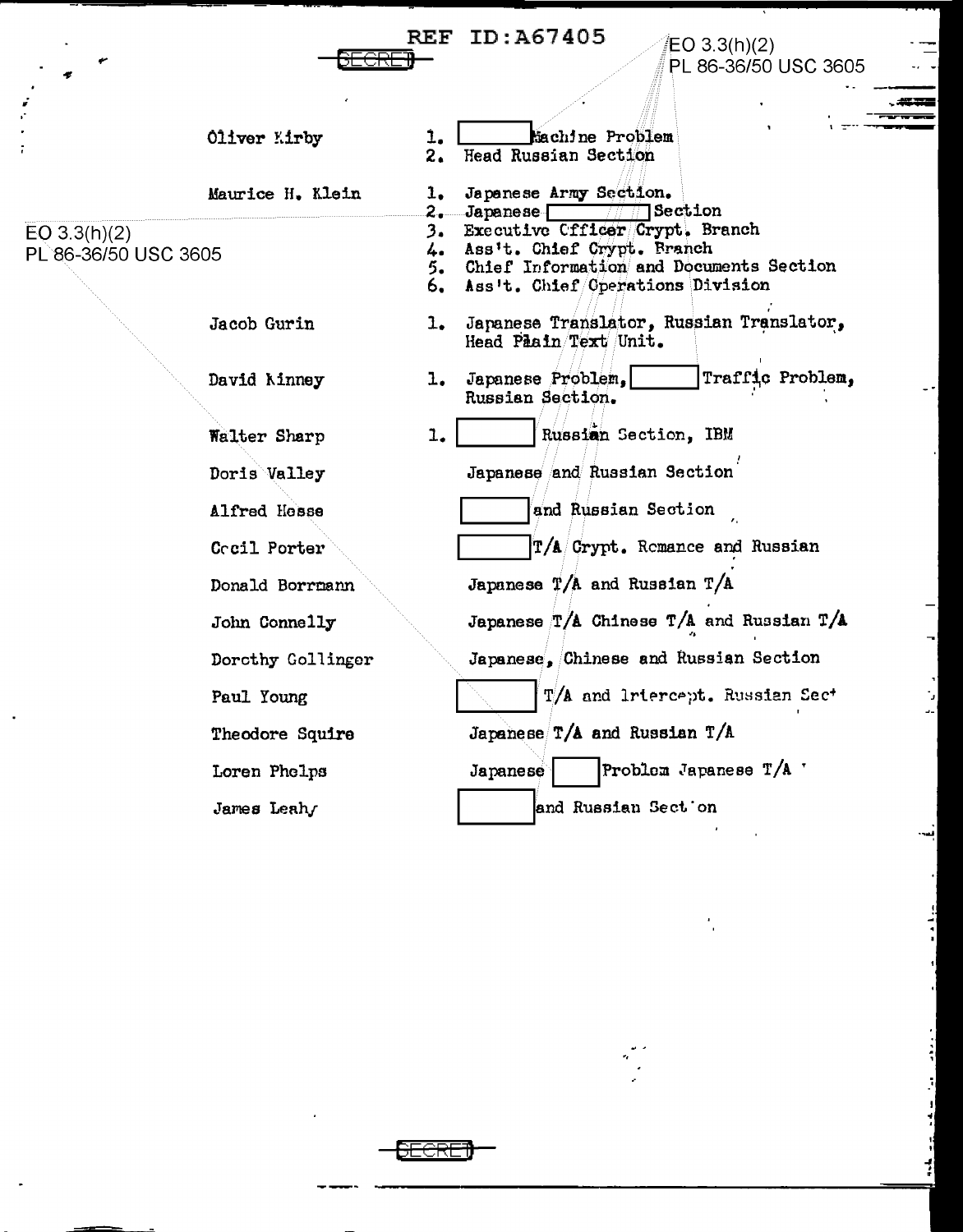